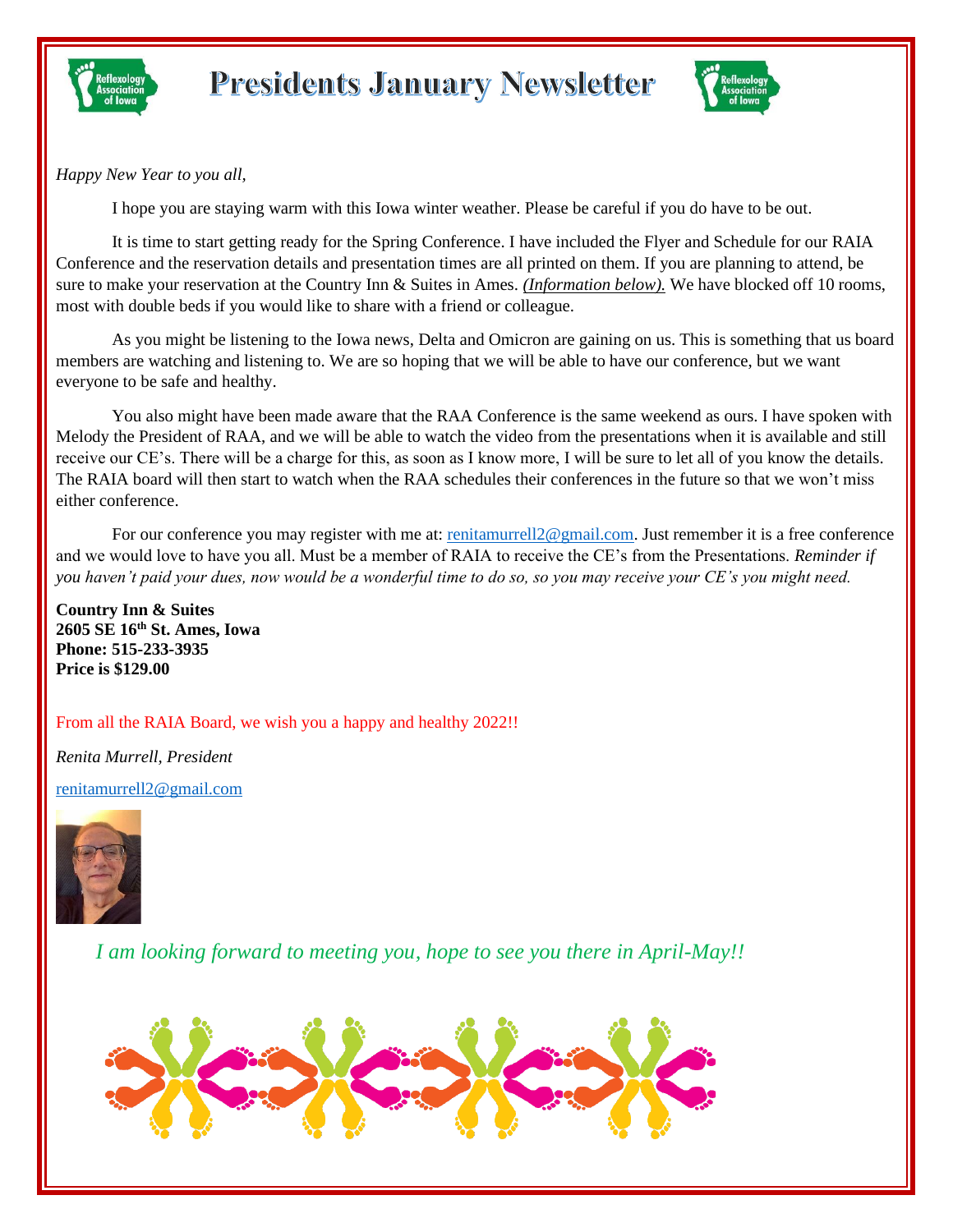

Amy S. Petersen Felemeres



## The Sole of Reflexology<br>In Where Well-Being Begins July<br>Friday, April 29th-Sunday, May 1 of

Place: Country Inn & Suites in Ames, Ia. Times: Friday-Check in after 3:00 P.M.; Saturday-9:00-3:30; Sunday-9:00-12:00. At the end of each day there will be a FREE exchange of sessions held in the Banquet Room. This is a FREE Conference. Pre-registration is recommended.

Please email Renita Murrell at:

renitamurrell2@gmail.com to register. Please include your name,

phone number and how many will be coming.

6 CEU's will be available. 1 per Presenter, 2 Meet And Greet. Must sign in to receive CEU's. You must be a member of RAIA to receive these CEU's. Renew or Sign up for membership on the RAIA website. https://www.reflexologviowa.org



Deann Kluss Hand Exercises and Tools

> Becci Rentschler Biomal & Oest4